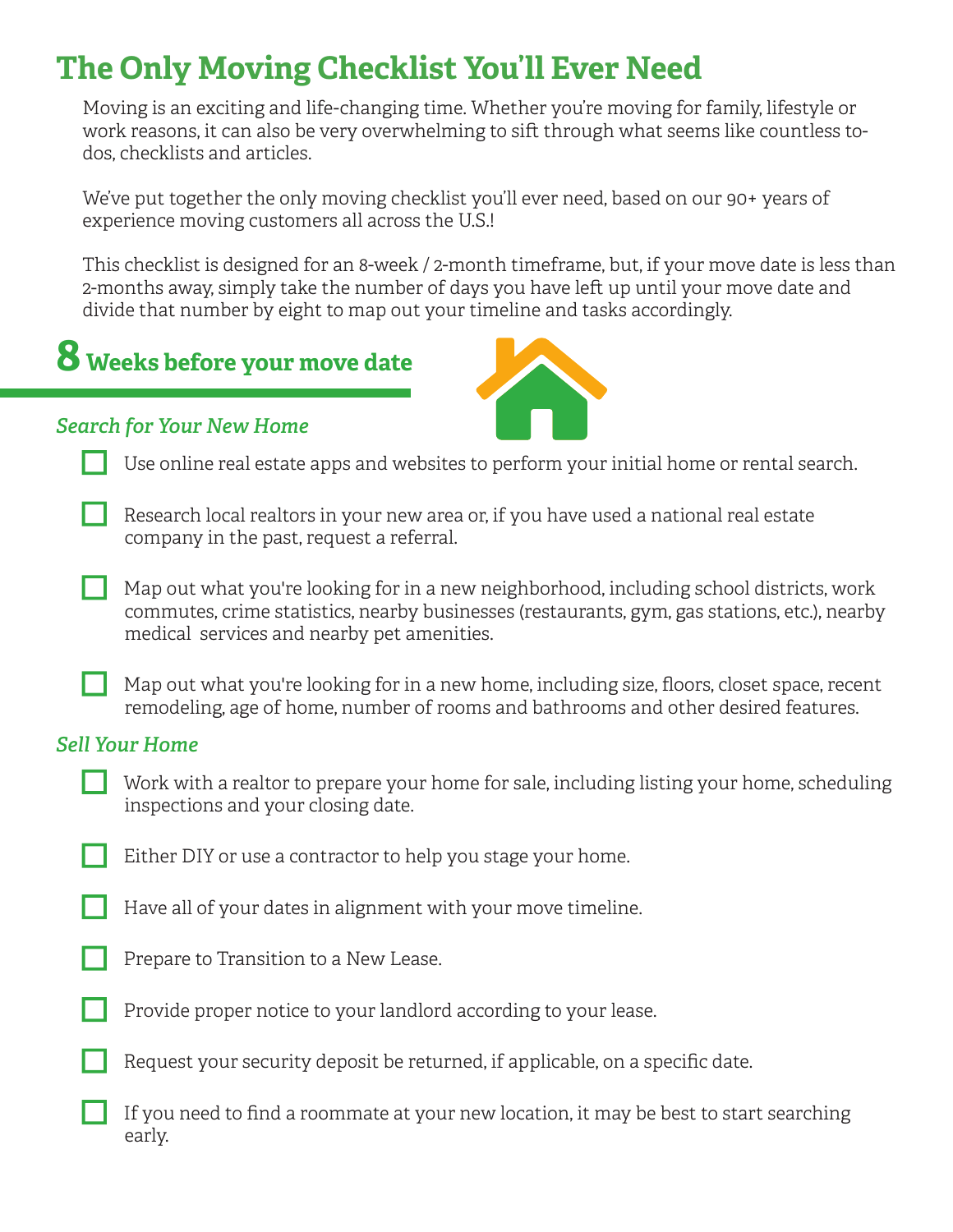## **Get Organized**



Create a move folder for all of your moving-related documentation, research, estimates, receipts, important signed documents and notes. You can keep a physical file, an electronic file in the cloud or both!

Designate a moving folder in your email inbox to keep correspondence relating to your move organized and easily accessible.

■ Create a detailed budget for your move. Before you begin researching companies and quotes, determine how much you want to allocate for your move. Then, estimate the costs and expenses that fit within your budget.

■ Create a move calendar to help you notate all of your important dates, including your move-out date, move-in date, packing schedule, closing date, lease termination date, travel dates and other deadlines.

## **Gather Quotes and Pricing Information**

■ Protect yourself from moving scams. Understand what red flags to look for and how to spot a raudulent moving company.

■ Determine which moving services you need. Full service moving companies, like Mayflower, offer a wide array of services that customers can choose from to meet their needs, budget and time line, including packing, unpacking, storage, debris pick up, car shipping, cleaning, tv mounting, personal computer setup and more.

 $\Box$  Be prepared to answer basic questions about your move, including your move dates, origin/destination zip codes, home size, how many floors your home has, which additional moving services you need and if you have any specialty items.

Understand the factors that can affect the amount of your moving quote, such as seasonality, additional services, distance, weight, etc.

Understand the difference between an instant quote, a ballpark estimate and an estimate that you would receive after a virtual or in-person walk-through.

Research companies that you are considering online. Check out their websites, reviews and social media accounts, as well as their listings on local business directories.

 $\blacksquare$  If yours is an interstate move, ensure that the companies you are looking at have a DOT number which federally authorizes them to transport your belongings across state lines.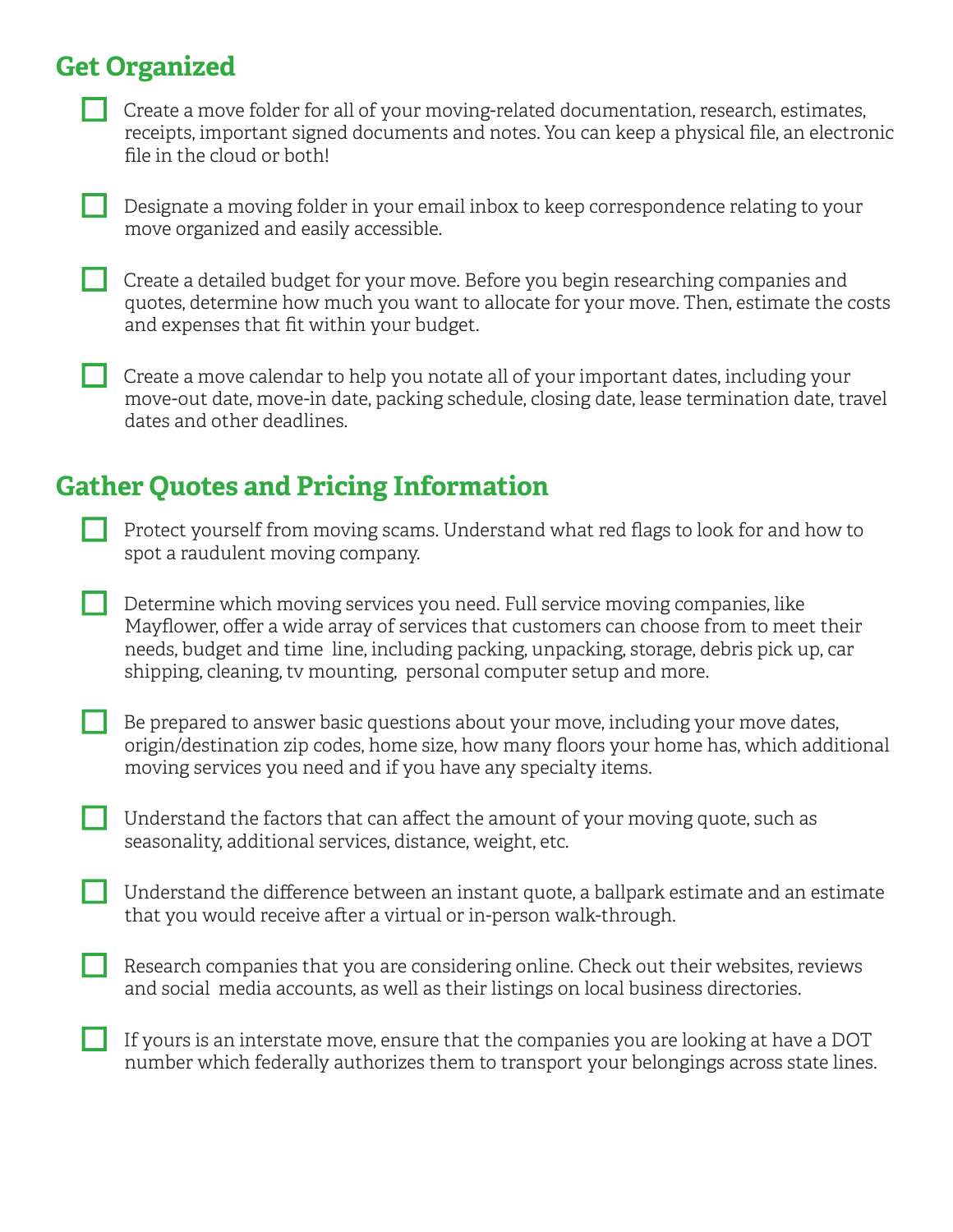Schedule a virtual or in-person walk-through, if applicable. Make sure to ask your estimator any questions you have about costs, services, delivery timing and the moving process.

Understand your moving company's responsibilities vs. your responsibilities.

Understand what's included in your base price.

#### *Understand your move protection options and claims process.*

Interstate moving companies are required to offer Full Value Protection for moves that involve transporting goods across state lines.

If you are moving with us, make sure to read: What to Expect When You Move with Mayflower.

Compare your estimates and decide which moving company gives you the most value for your dollar while meeting all of your needs, then book your move!

# **7 Weeks before your move date**



#### *Prepare Your Family for Your Move*

Talking to your kids about your move can be hard, especially if they have built friendships at your current location. Try to sit down with them early and often to help them prepare for the transition.

If possible, set up a time to visit your new home and area with your family to acclimate them to the new location.

#### *Prepare for Your New Destination*

#### *Have Kids in School?*

- Notify current school about your upcoming move.
- Research schools for your kids in your new city with a list of requirements and preferences.
- Complete any required school registration documentation.
- Schedule an in-person visit at the new school.
- Transfer transcripts, medical records and any other required documentation to the new school.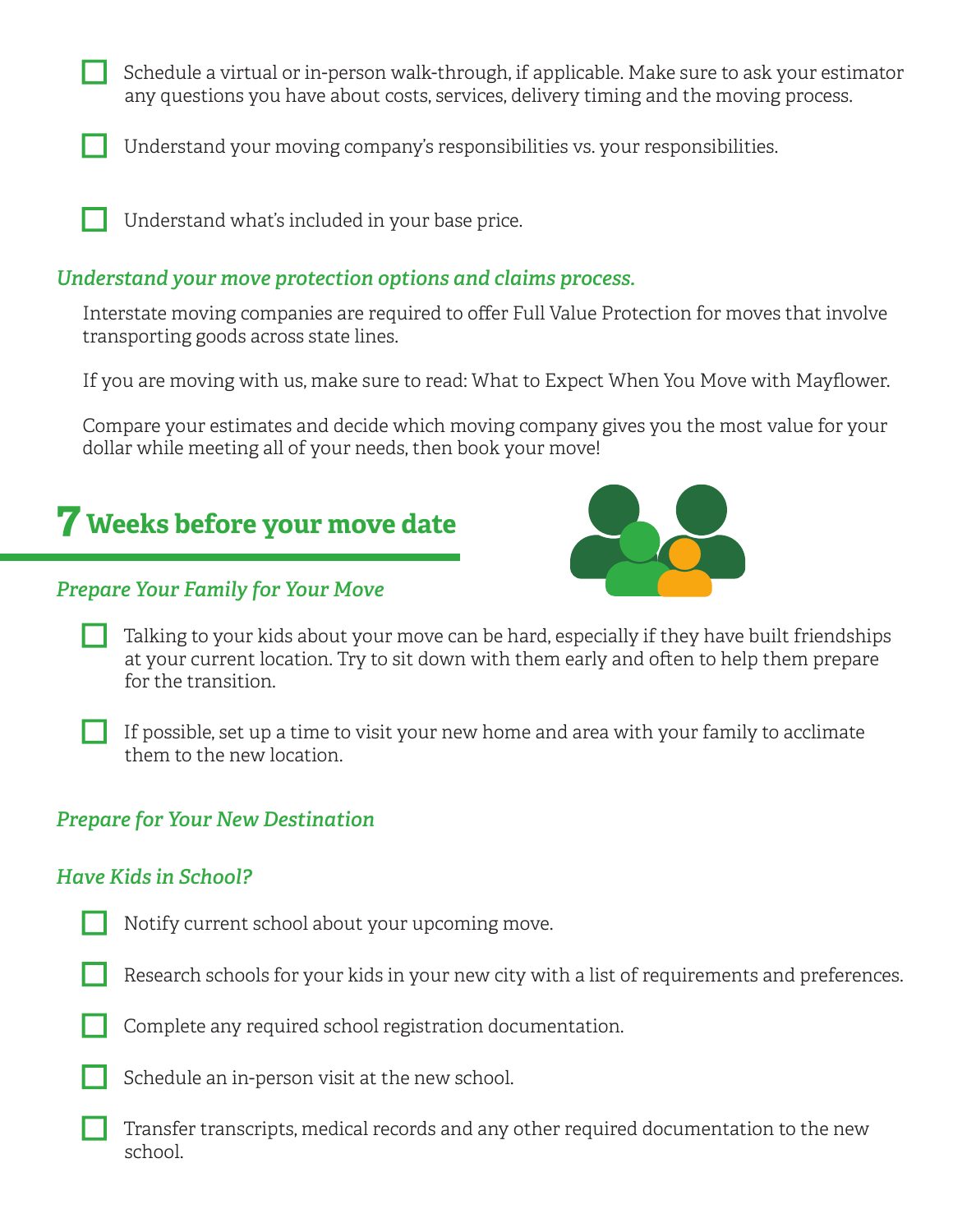#### *Plan your New Commute to Work.*

#### *Have a New Employer?*



Make sure you understand your employer's parking policies and procedures.

Make sure you understand your employer's safety policies and procedures in light of the pandemic.

Research dry cleaners in your new area in case you need to refresh your work clothes.

Confirm your work start date and time.

If you are seeking employment, begin your job search as soon as possible with an updated resume, cover letter and portfolio. Reach out to recruiters in your new local area.

#### *Have Pets?*

Research dog-friendly parks and restaurants nearby.

Look into veterinarians in your new local area and check out their reviews.

Research doggie daycares and dog walking services in your new area and check out their reviews.

Take your pet/s to the veterinarian for a final check up before traveling.

# **6 weeks before your move date**



#### *Protect Important Documents*

If you have physical documents, consider scanning them to the cloud.

Make sure to secure your logins and passwords for online accounts in a safe place. You may want to use a physical file, cloud storage or a password service.

Secure documents like, passports, birth certificates, social security cards and financial statements in a secure place. You should bring these items with you and not put them on the moving van.

Ask your mover how they would handle moving a safe or bring it with you during your move.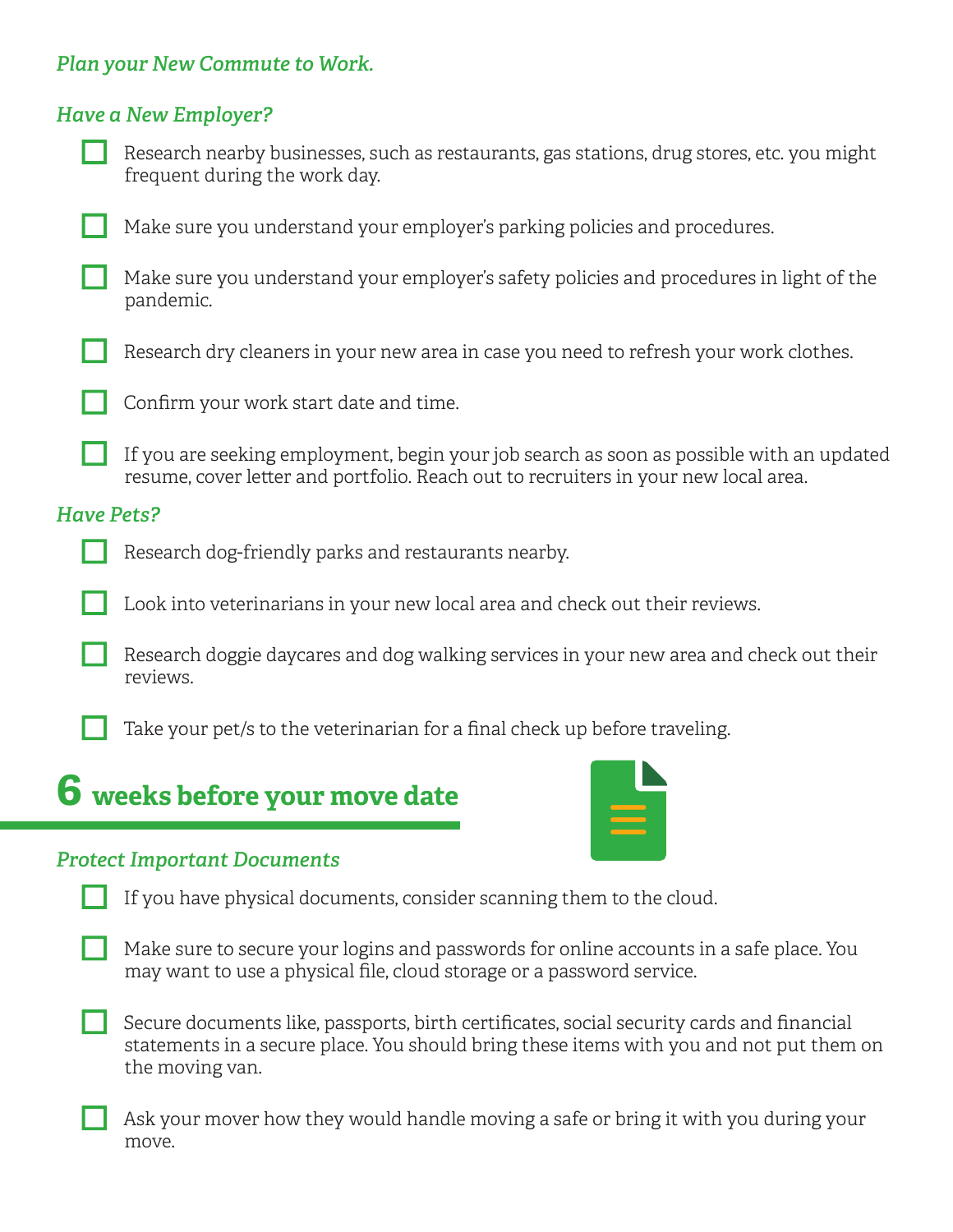Collect all product warranty documentation and manuals in one place.

If you have files saved on your local computer drive, you may want to back those up to the cloud

# **5 weeks before your move date**

#### *Transfer Important Documents*

Plan to transfer any medical records from primary care physicians and specialists to new service providers, including vaccination records. Some service providers offer online medical record portals that you can use to upload documentation.

Plan to transfer any dental and optical records to new service providers.

Plan to transfer any prescriptions to your new pharmacy.

Plan to transfer any pet medical records, including vaccination records, to your new veterinarian's office.

#### *Coordinate with Your Employer*

If needed, request time off work for move preparation, move-out day and move-in day. Make sure that your payroll department has your new address for mailing tax paperwork and your final paycheck.

## **4 Weeks before your move date**



#### *Start Decluttering*

- Designate an area of your home to place items that you want to purge.
- Separate the items you want to purge by items you want to throw away, donate and sell.
	- Organize a garage sale.



- Load up your car with items you want to donate either to Goodwill or to neighborhood donation bins.
	- You can also check with local schools, churches and nursing homes to see if they might accept items you want to donate.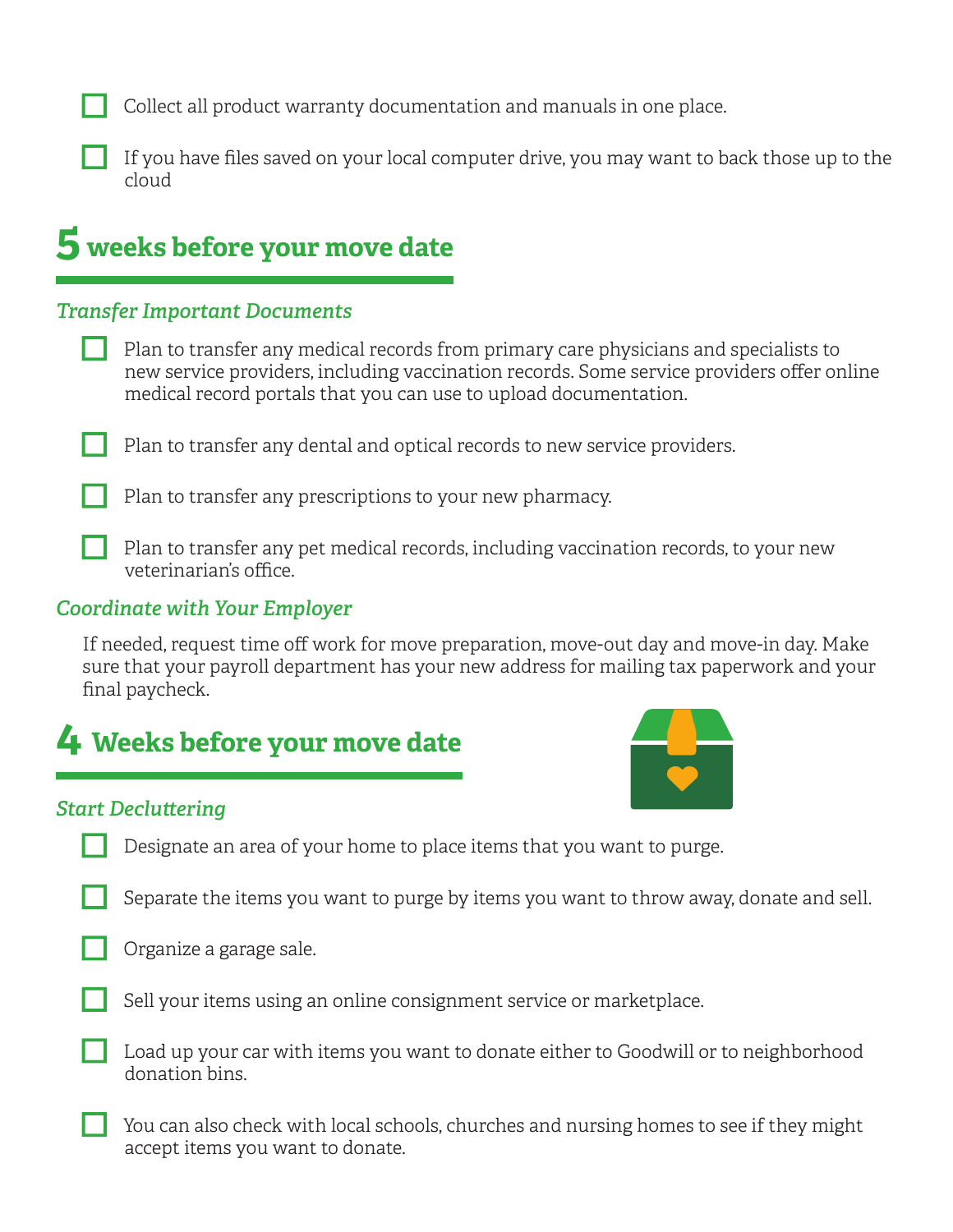Contact a junk removal company to pick up any unwanted items.

Take documents that need to be disposed of to be shredded. Many times, bank or office stores will offer this service to the community.

### **Begin Packing Process**

Designate at least one week to pack.



Designate an area of each room, that's out of the way, for packing ahead.

Familiarize yourself with the different types of boxes and packing materials you might need.

■ Gather your basic packing supplies, like scissors, tape, markers, baggies, padding and hardware/tools.

■ Utilize our moving tips for packing specific items and rooms. Items in different rooms will likely require different packing materials. For example, you might need a dish pack for packing kitchen dishes or a wardrobe box for packing hanging clothes in your bedroom.

Pack items in each room that you know you will not need immediately (for example, seasonal items such as winter or summer clothes, holiday decorations, special dishware/ china, decor items (like candles or picture frames), etc.).

Make sure you understand what items are hazardous and/or not allowed on the moving truck. Consider items you'll need for the first night in your new home and pack those items together, including things like shower curtains, bedding, clothes, snacks, laundry.

Detergent, dish detergent and toiletries. See our Essentials Checklist and our Pack Separately Checklist here for additional tips.

Make sure you understand how to pack items like lamps, vacuums and small appliances, like microwaves, blenders, TVs and computers.

Create an inventory of your belongings. You may want to take photos of your items for your inventory as well.

 $\blacksquare$  Label your boxes by room on the side of the box. Make sure to note if the contents inside are fragile or heavy.

Use linens and t-shirts to pad boxes as you pack to keep your items securely in place.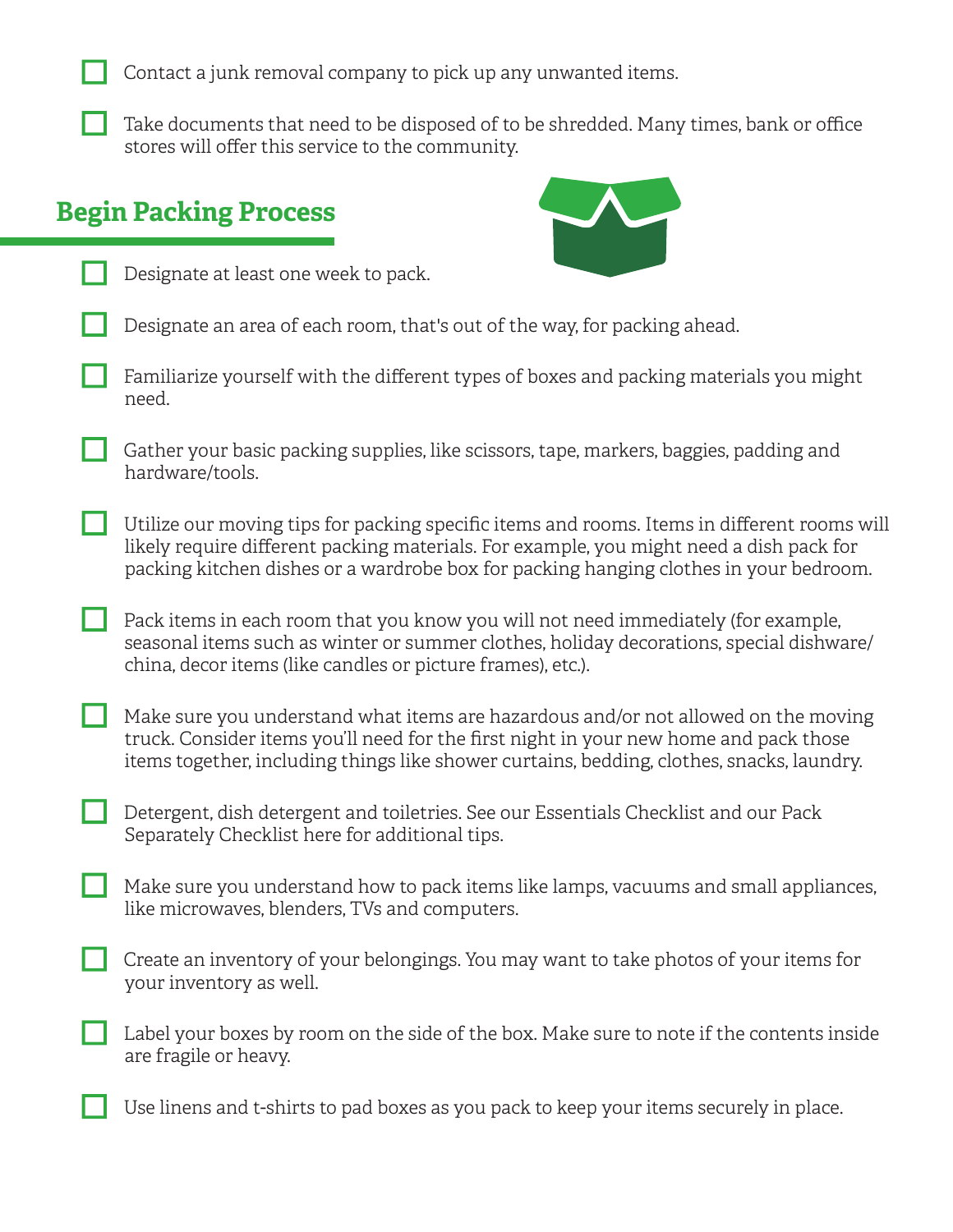Make sure to keep furniture hardware separate, so you can find when it's time to reassemble.

Ask your mover if they will transport plants. If not, you can either move them in your vehicle, donate them or dispose of them.

# **3 Weeks before your move date**



#### *Update Your Address*

- Update your address for your financial accounts: bank accounts (checking, savings), credit card accounts, investment accounts and loan accounts.
- Update your address for subscriptions: online shopping, streaming services, food delivery, other monthly service and product subscriptions (beauty, clothes, food, etc.).
- Update your address for your insurance policies: health, vision, dental, renter's, homeowner's, car, pet and life.
- Update your address with your lawyer.
- Update your address for any newspaper or magazine subscriptions you have.
- Update your address on your W-2s, 1099s and property taxes.
- Update your address for any medical bills you may have.
- Update your address with the Social Security, Veterans Affairs, Internal Revenue Service, Medicaid and Medicare offices, if applicable.
- Update your address with your employer and payroll department.
- Update your local voter's registration office that you are moving.
- Cancel Your Local Memberships Provide notice and cancel local memberships, like fitness organizations (gym, yoga), business associations, social clubs, etc.
- Plan Your Goodbyes Gather with neighbors, friends and family before your move.
	- Schedule time to visit some of your favorite places, such as restaurants, museums and parks before your departure.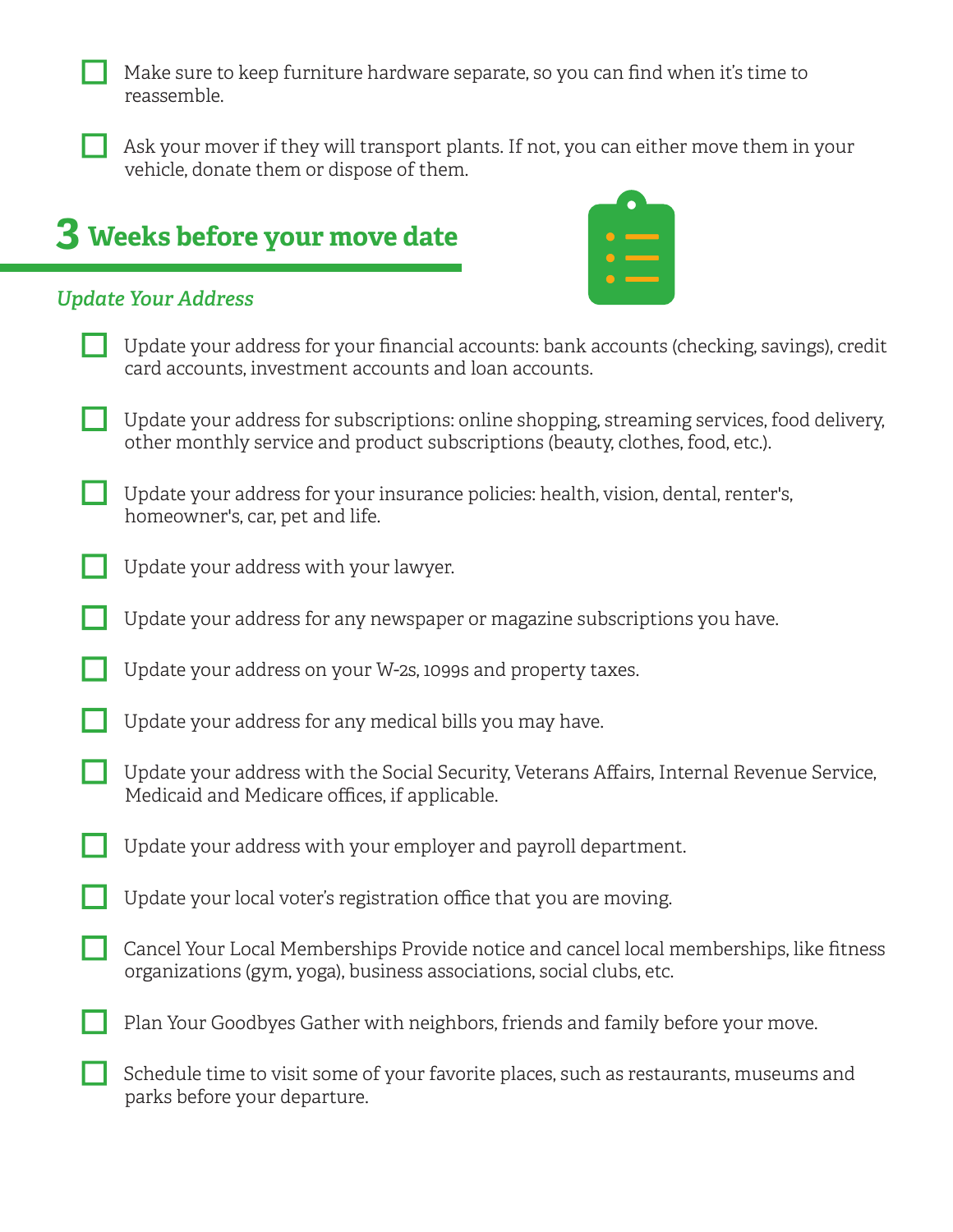# **2 Weeks before your move date**

#### *Prepare Your Home*



- Clean your home. Many people use move-out cleaning services. If you choose to clean yourself, make sure to mop, dust and wipe down surfaces, blinds and baseboards.
- Remove nails and screws from walls and fill in holes with spackling.
- Prepare furniture with padding and floor protection. Make sure to keep furniture hardware and foot sliders separate for easy access at move-in.
- Make any necessary repairs for return of security deposit.

#### *Prepare for Your Trip*

- Compile a playlist with some favorite songs and soundtracks.
- Plan your route, hotels, places to stop to eat, gas fill-ups and attractions.
- Prepare clothes, toiletries, snacks, electronics and other items you might need for your travels to your new home.
- Pack activities, coloring books, tablets, books, markers/crayons and favorite toys for kids.
	- Be aware of the weather for the week of your trip.
	- Keep in mind things you need to have on your person during your move. Many people choose to keep things like important personal documents, photographs and portable valuables, like electronics and jewelry, separate from items to be loaded onto a moving truck.
- Service your vehicle/s if you are driving to your destination, including oil change/s. Make sure you fill your gas tank as well.
- Make your travel arrangements if you're not driving.
- Connect with your move company to confirm details if you are shipping your car to your new destination.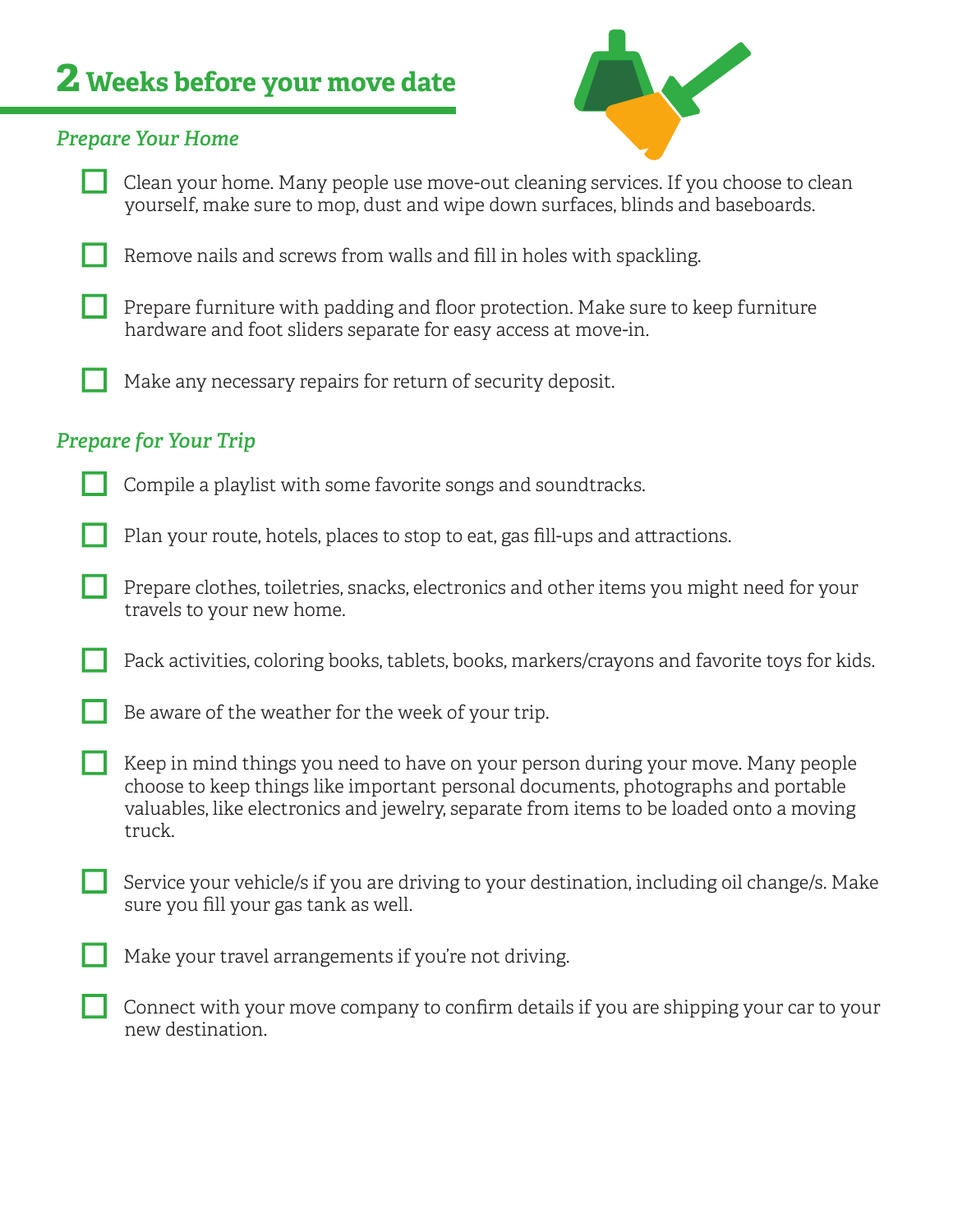#### *Take Care of Housekeeping Items*

- Return any borrowed items to friends, neighbors, co-workers, family, etc.
- Return books back to the library.
- Take any items that need to be returned to local stores.
	- Pick up any remaining clothing items from the dry cleaner.
- Make sure to pay any fees or penalties, like unpaid parking tickets, legal fees and local or state tax payments.

## **1 Week before your move date**



#### *Prepare Your Appliances*

- Unplug, empty out, defrost, wipe down and open the doors of your freezer, ice maker and refrigerator at least 24 hours before your movers are set to arrive.
- Disassemble your water filtration system.
- Empty dishwasher and let it air out, so there is no moisture inside.
- Disconnect and disassemble/stabilize your washer and dryer.
- Make sure that there is no oil or gas inside any grills, lawn mowers and/or other gaspowered items.
- Remove/return any propane canisters.
	- Disassemble garden hoses and lawn care equipment and allow sufficient time for them to dry out.
	- Pack up any smaller appliances, like your microwave, air fryer, crock pots and pressure cookers. Make sure to pad boxes with material to avoid damage.
	- Remove light bulbs from lamps and lighting fixtures and pack those securely with lots of padding to avoid breakage.
	- Disassemble televisions and mounting systems.
	- Disassemble computers, printers and scanners.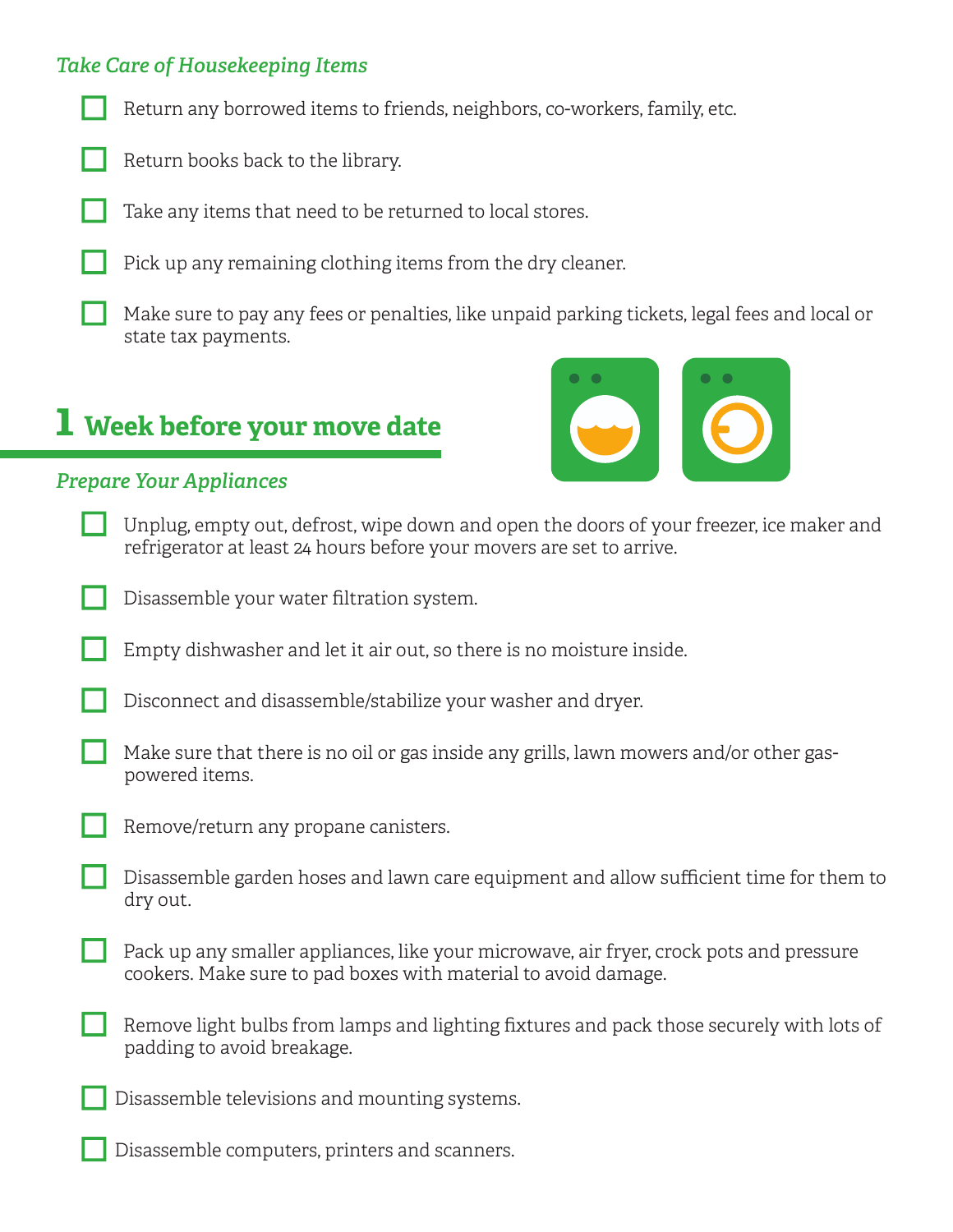#### *Set Up Services at New Home*



Make sure to schedule appointments with your new utility/home service providers ahead of time, including gas, electric, trash, water, recycling, cable and internet.

Prepare a list of contractors (plumbers, HVAC, painters, roofers, remodelers, electricians, landscapers, etc.) that you'll need. Do some research ahead of time and keep this list on hand for move-in.

### **Plan for Move-Out Day**



- Arrange daycare for kids / pets for move-out day.
- Meal prep for the week leading up to move-out day.
	- If you would like to tip your movers at move-out and move-in, make sure to go to the ATM, so that you can have some cash on hand. Tipping is optional and is at your discretion.

### **Move-Out Day**

- Call your mover and check in to confirm arrival timing.
- Prepare a cooler with water and snacks.
- Be prepared to direct movers to rooms and on how to handle specific items of note.
- Read and sign any necessary paperwork.
- Leave a nice welcome note for the incoming residents.
- Make sure you have all of the items you don't want moved in a separate area of your home or in your vehicle. Make sure to note these items to your movers.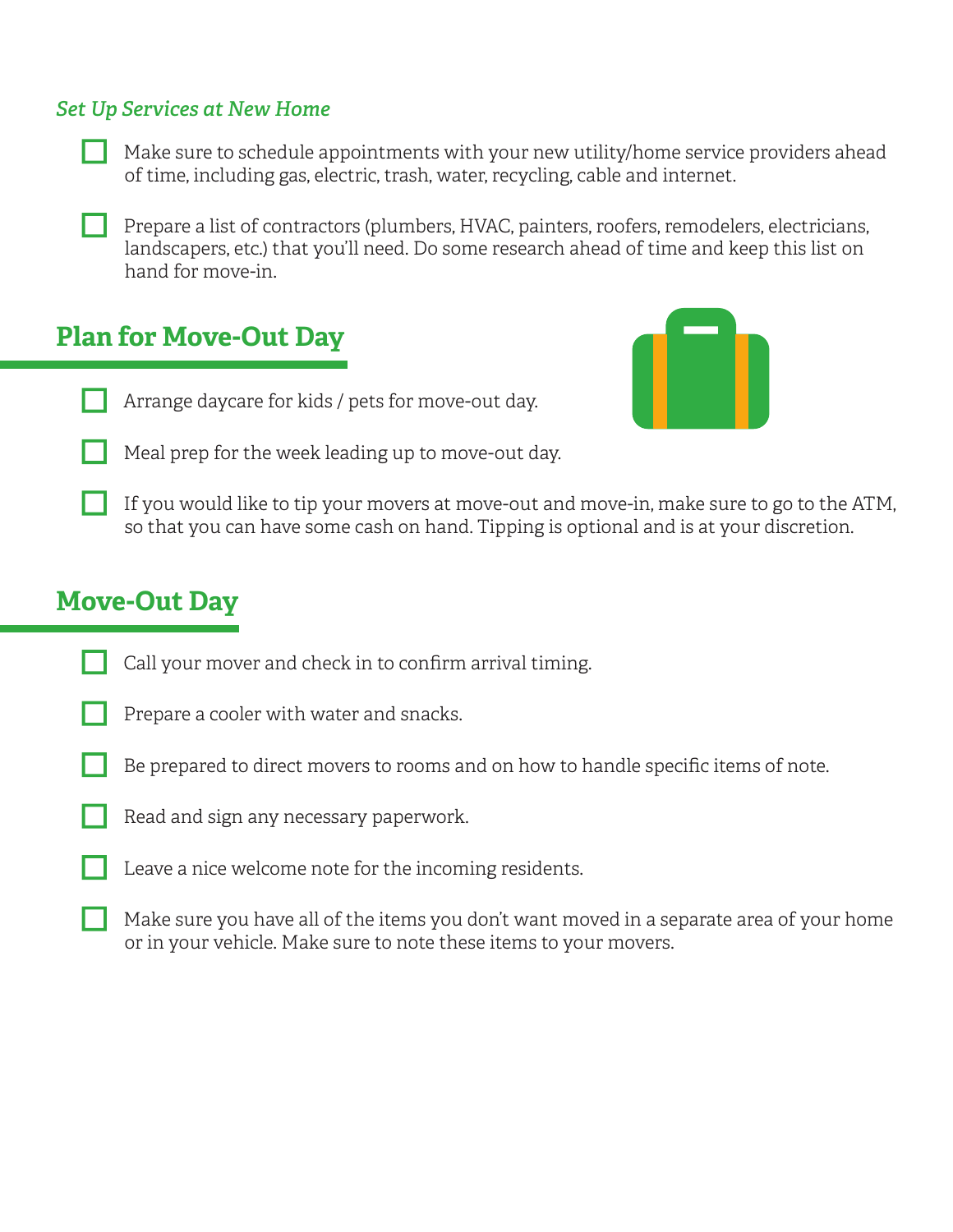## **Move-In Day**

- Keep and eye on the weather, so you know what to expect.
- Make sure your floors are protected.
- Measure rooms and doorways for easy furniture placement.
- Set up your shower curtain/s in bathroom/s.



- Assemble and make your kids' beds.
	- Make sure you have food, clothes, water and a backup plan for lodging in the event that the movers are late or cannot deliver on move-in day.
	- Baby-proof your new home.
- Consider changing your locks for additional security.
- Make copies of your keys as needed.

### **First Week at New Home**

- Pick up any groceries and/or personal items from the store that you'll need for your first week in your new home.
- Deep clean your new house, including your carpets, hard floors, windows, baseboards, ceiling fans, stairs, hard surfaces and furniture, so you can start unpacking in a nice, clean environment.
- You may choose to use a move-in cleaning company to save time and for convenience.
- Make sure the chimney is clean and call for service, if needed.
- Ensure that your house address is visible for future mail and deliveries.
- Research security systems and install.
- Purchase and/or check your smoke and carbon monoxide alarms.

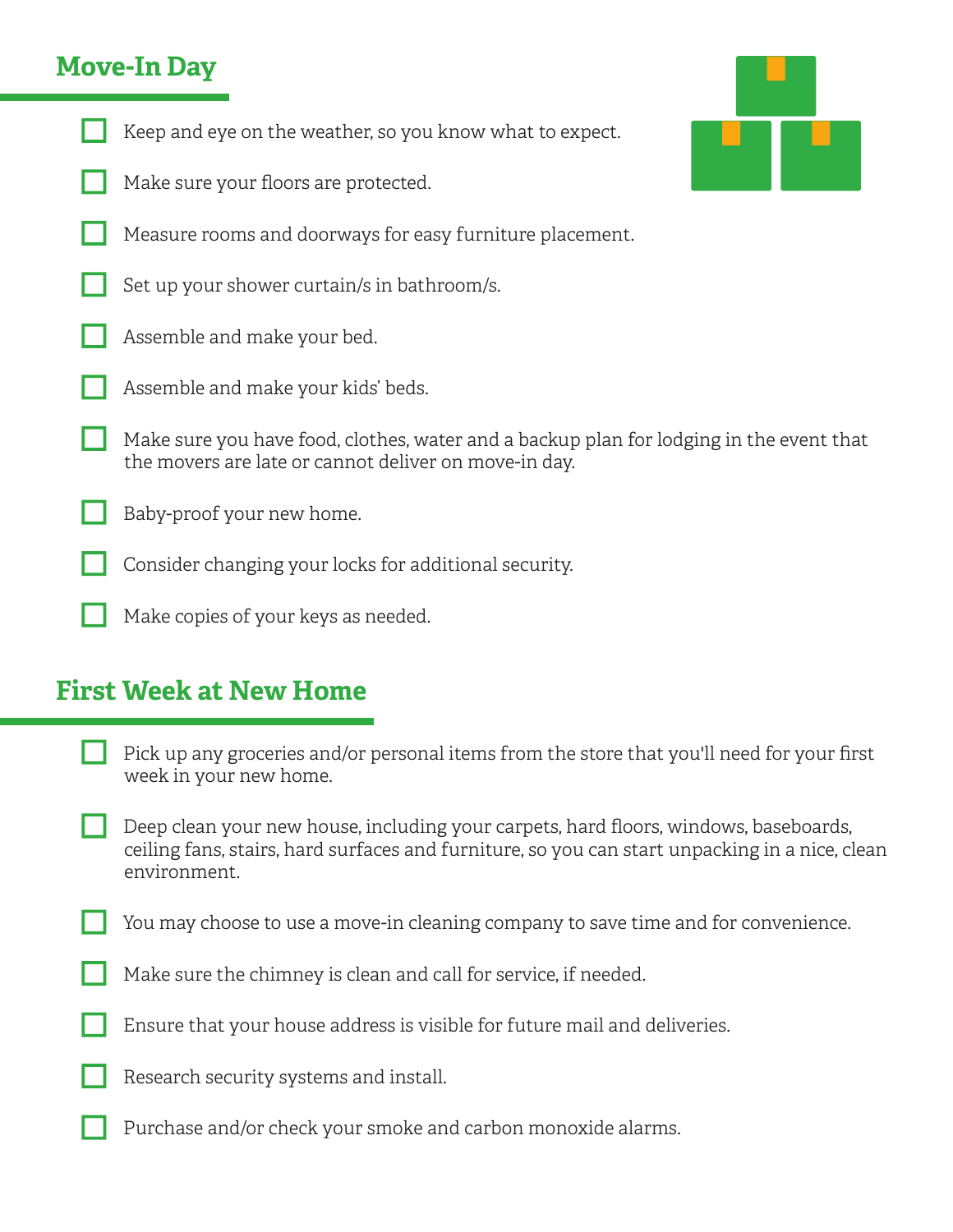Make a list of decor items and furniture you want to purchase.

Ensure that you know the locations of emergency service providers in the event of an emergency.

If you have any damaged or lost items, make sure to file a claim with your moving company, in accordance with terms agreed to, in a timely manner.

## **Begin the Unpacking Process**



- Consider utilizing an unpacking service to save time.
	- Unpack things you know you will need immediately, like dishware, toiletries, clothes and food.
	- Make sure boxes and furniture are placed in respective rooms for easy unpacking and setup.
- Unpack a little at a time to avoid getting overwhelmed.
- Assemble furniture, including dressers, cabinets and shelving.
- Have kids help unpack and setup their rooms. Provide them with containers, bins and shelves to help them organize their belongings.
- Take an opportunity to do a second wave of decluttering during the unpacking process. Throw away, donate or sell items that you don't want to keep.
- Save yourself a trip to the dumpster and consider debris pick up service for trash and surplus materials you don't want to keep.
	- Determine the trash and recycling pickup schedule.

#### *Get Your Documents and Accounts in Order*

- Confirm your address change is effective with all organizations with which you submitted change of address requests.
- Set up new accounts with banks, financial advisors, insurance agents, etc., if applicable.